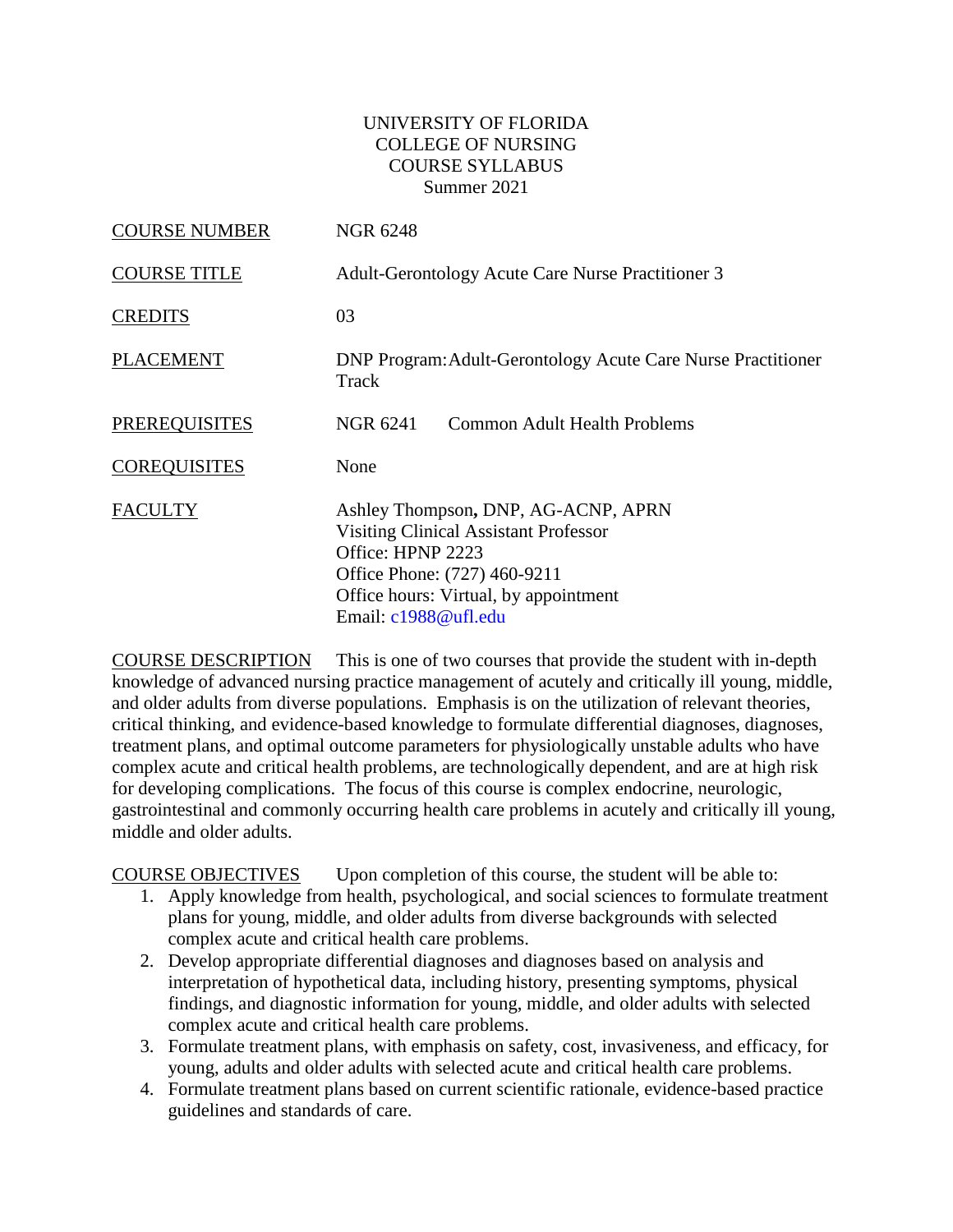- 5. Propose parameters to evaluate the effectiveness of treatment plans in achieving optimal outcomes.
- 6. Discuss collaborative processes of the interdisciplinary health care team in facilitating client progress toward maximum functional health.
- 7. Critique research related to complex acute and critical health care problems
- 8. Analyze diversity issues related to young, middle, and older adults with selected complex acute and critical health care problems.
- 9. Discuss client and family issues related to end of life care.

### COURSE SCHEDULE

| Faculty  | <b>Section</b> | Day       | Time |
|----------|----------------|-----------|------|
| Thompson | 7E62           | Web-based |      |

This course will be delivered via instructional technology without face-to-face instruction. Any synchronous sessions may be audio visually recorded. Students who participate with their camera engaged or utilize a profile image are agreeing to have their video or image recorded. If you are unwilling to consent to have your profile or video image recorded, be sure to keep your camera off and do not use a profile image. Likewise, students who un-mute during class and participate orally are agreeing to have their voices recorded. If you are not willing to consent to have your voice recorded during class, you will need to keep your mute button activated and communicate exclusively using the "chat" feature, which allows students to type questions and comments live. The chat will not be recorded or shared. As in all courses, unauthorized recording and unauthorized sharing of recorded materials is prohibited.

E-Learning in Canvas is the course management system that you will use for this course. E-Learning in Canvas is accessed by using your Gatorlink account name and password at [http://elearning.ufl.edu/.](http://elearning.ufl.edu/) There are several tutorials and student help links on the E-Learning login site. If you have technical questions call the UF Computer Help Desk at 352-392-HELP or send email to [helpdesk@ufl.edu.](mailto:helpdesk@ufl.edu)

It is important that you regularly check your Gatorlink account email for College and University wide information and the course E-Learning site for announcements and notifications. Course websites are made available on the Friday before the first day of classes.

#### TOPICAL OUTLINE

- A. Special Topics in the ICU
	- a. Obesity
	- b. High Risk Obstetrics
	- c. Geriatrics
- B. Palliative Care and End of Life
	- a. Advanced Care Planning
	- b. Palliative Care
	- c. End of Life Care/Hospice
- C. Neurologic Healthcare Problems
	- a. Stroke
	- b. Status Epilepticus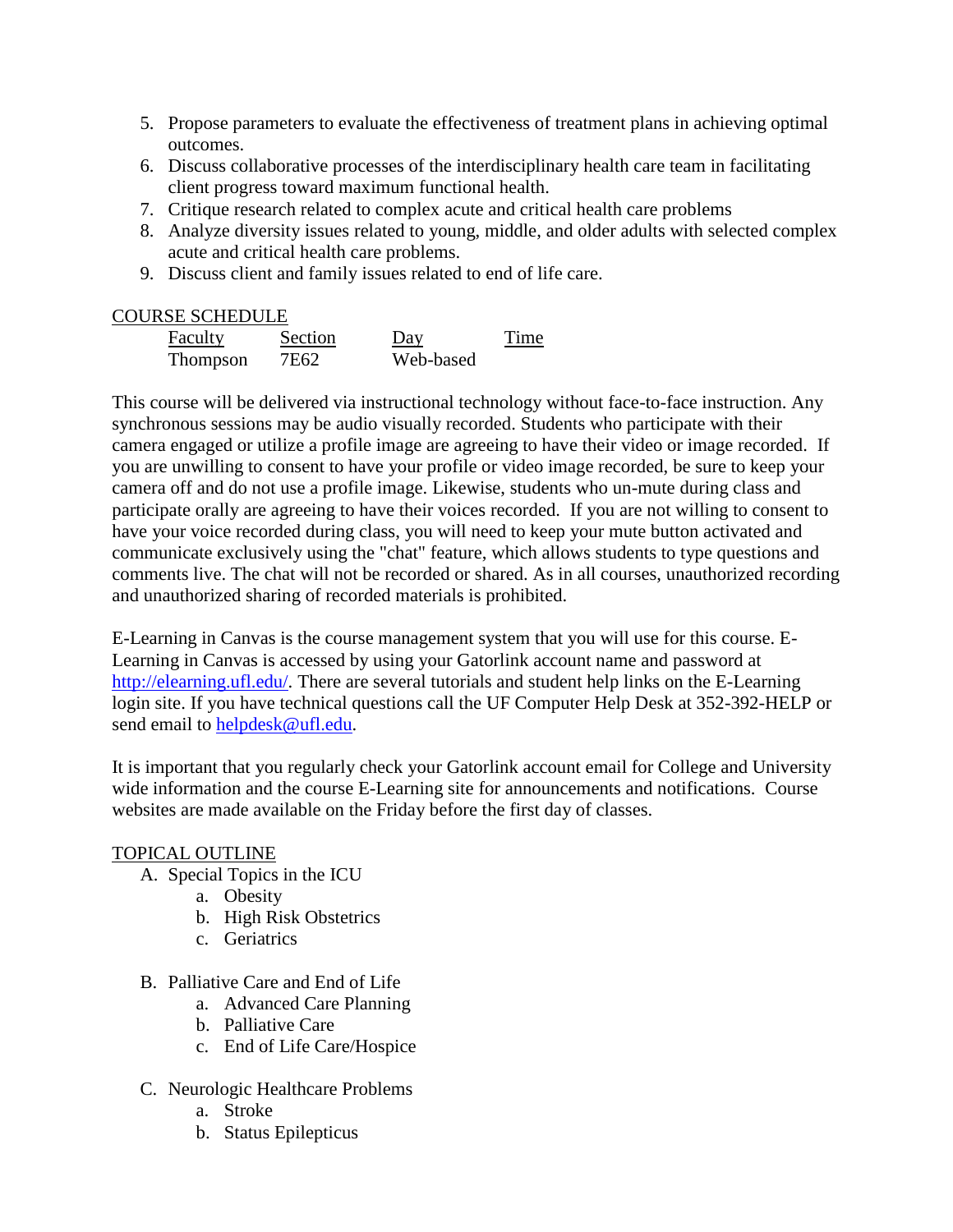c. Bacterial Meningitis

### D. Endocrine

- a. SIADH
- b. Adrenal Insufficiency
- c. Diabetes/DKA/HHS

### E. Trauma

- a. Trauma I:
	- i. Adult Trauma Survey
	- ii. Abdominal Trauma/Compartment Syndrome
	- iii. Hypovolemic Shock
	- iv. Traumatic Brain Injury
- b. Trauma II:
	- i. Spinal Cord Injury
	- ii. Burns
	- iii. Thoracic/Abdominal Trauma
	- iv. Blast/Crush Injuries

### F. Gastrointestinal

- a. Upper/Lower GI bleed
- b. Acute Pancreatitis
- c. Peritonitis
- d. Disorders of GI Motility
- e. Mesenteric Ischemia
- f. Small Bowel Obstruction
- g. Bariatric Surgery
- G. Hepatic Failure and Transplantation
	- a. Acute on chronic liver failure
	- b. Hepatic Encephalopathy
	- c. Graft vs Host Disease
	- d. Portal Hypertension
	- e. Immunosuppression in Transplantation

### TEACHING METHODS

Lectures, case studies, selected readings and audiovisual simulations

### LEARNING ACTIVITIES

Online and class participation, and written assignments

### EVALUATION METHODS/COURSE GRADE CALCULATION

| Module 1-8 Quizzes (8)    | 30%   |
|---------------------------|-------|
| Examinations (2) 20% each | 40%   |
| Written assignments (8)   | 30%   |
| Total                     | 100\% |

If a student is unable to take an exam when scheduled, the grade average on the remaining exams will constitute 40% of the course grade.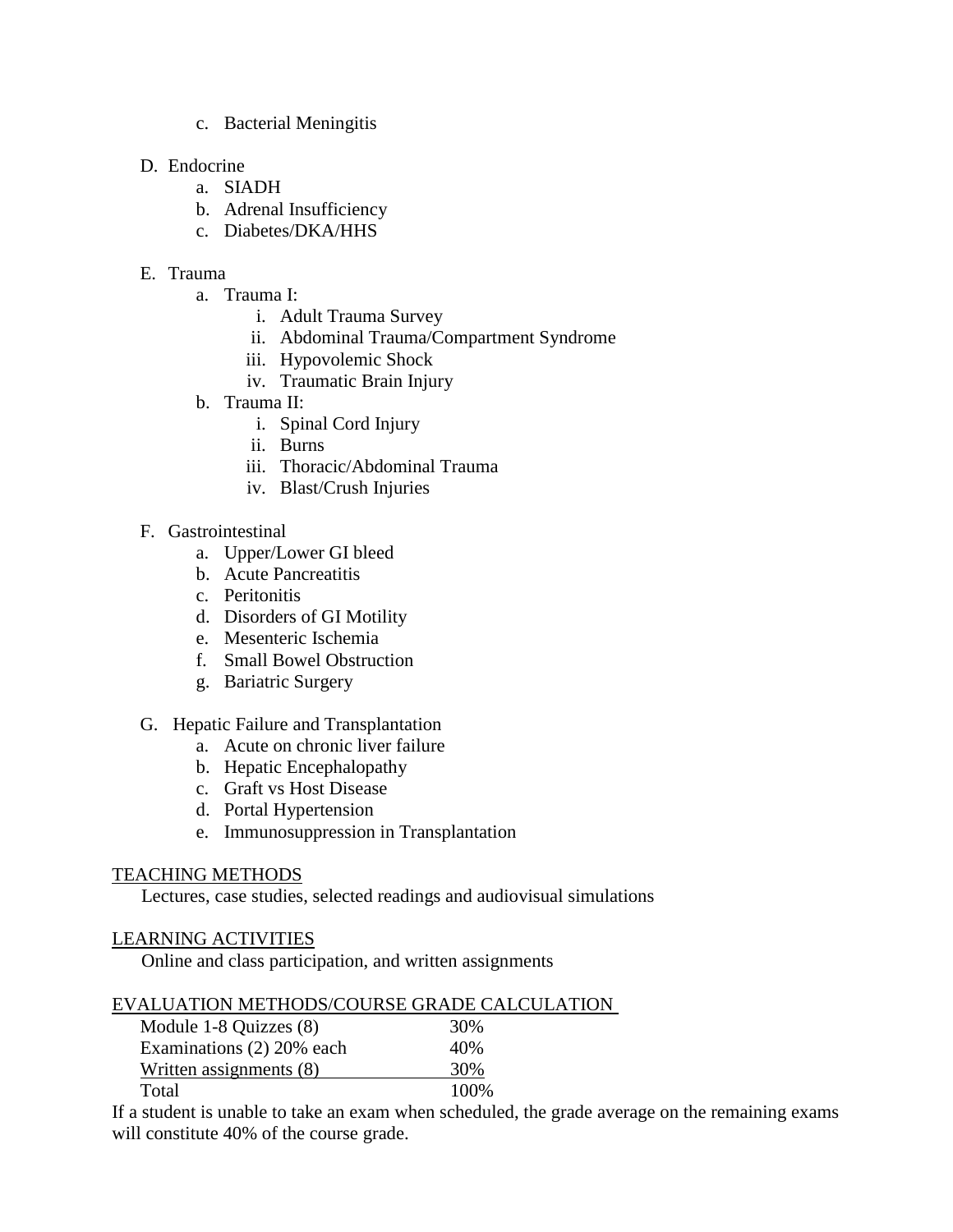### MAKE UP POLICY

There will be no make-ups for missed quizzes or exams. If a student misses a quiz or exam, the average scores of the quizzes and exams will constitute the missed quiz or exam score. Only one exam may be excused with an acceptable rationale (as judged by the faculty). Only a MAJOR personal, extreme health emergency involving the student or immediate (spouse, children) family will be considered as a reasonable excuse from taking a schedule exam. Written rationale from a health care provider may be required.

### GRADING SCALE/QUALITY POINTS

| A     | $95-100(4.0)$    | C    | $74-79*(2.0)$         |
|-------|------------------|------|-----------------------|
| $A-$  | 93-94 (3.67)     | $C-$ | $72-73$ $(1.67)$      |
| $B+$  | $91 - 92$ (3.33) | $D+$ | $70-71$ $(1.33)$      |
| B.    | $84-90$ $(3.0)$  | D    | $64-69$ $(1.0)$       |
| $B -$ | $82-83$ $(2.67)$ | $D-$ | $62-63$ $(0.67)$      |
| $C+$  | 80-81 (2.33)     | E    | $61$ or below $(0.0)$ |

\* 74 is the minimal passing grade

For more information on grades and grading policies, please refer to University's grading policies: [https://catalog.ufl.edu/ugrad/current/regulations/info/grades.aspx.](https://catalog.ufl.edu/ugrad/current/regulations/info/grades.aspx)

### COURSE EVALUATION

Students are expected to provide professional and respectful feedback on the quality of instruction in this course by completing course evaluations online via GatorEvals. Guidance on how to give feedback in a professional and respectful manner is available at [https://gatorevals.aa.ufl.edu/students/.](https://gatorevals.aa.ufl.edu/students/) Students will be notified when the evaluation period opens, and can complete evaluations through the email they receive from GatorEvals, in their Canvas course menu under GatorEvals, or via [https://ufl.bluera.com/ufl/.](https://ufl.bluera.com/ufl/) Summaries of course evaluation results are available to students at [https://gatorevals.aa.ufl.edu/public-results/.](https://gatorevals.aa.ufl.edu/public-results/)

### ACCOMMODATIONS DUE TO DISABILITY

Students with disabilities requesting accommodations should first register with the Disability Resource Center (352-392-8565,<https://disability.ufl.edu/>) by providing appropriate documentation. Once registered, students will receive an accommodation letter which must be presented to the instructor when requesting accommodation. Students with disabilities should follow this procedure as early as possible in the semester.

#### PROFESSIONAL BEHAVIOR

The College of Nursing expects all Nursing students to be professional in their interactions with patients, colleagues, faculty, and staff and to exhibit caring and compassionate attitudes. These and other qualities will be evaluated during patient contacts and in other relevant settings by both faculty and peers. Behavior of a Nursing student reflects on the student's individual's ability to become a competent professional Nurse. Attitudes or behaviors inconsistent with compassionate care; refusal by, or inability of, the student to participate constructively in learning or patient care; derogatory attitudes or inappropriate behaviors directed at patients, peers, faculty or staff; misuse of written or electronic patient records (e.g., accession of patient information without valid reason); substance abuse; failure to disclose pertinent information on a criminal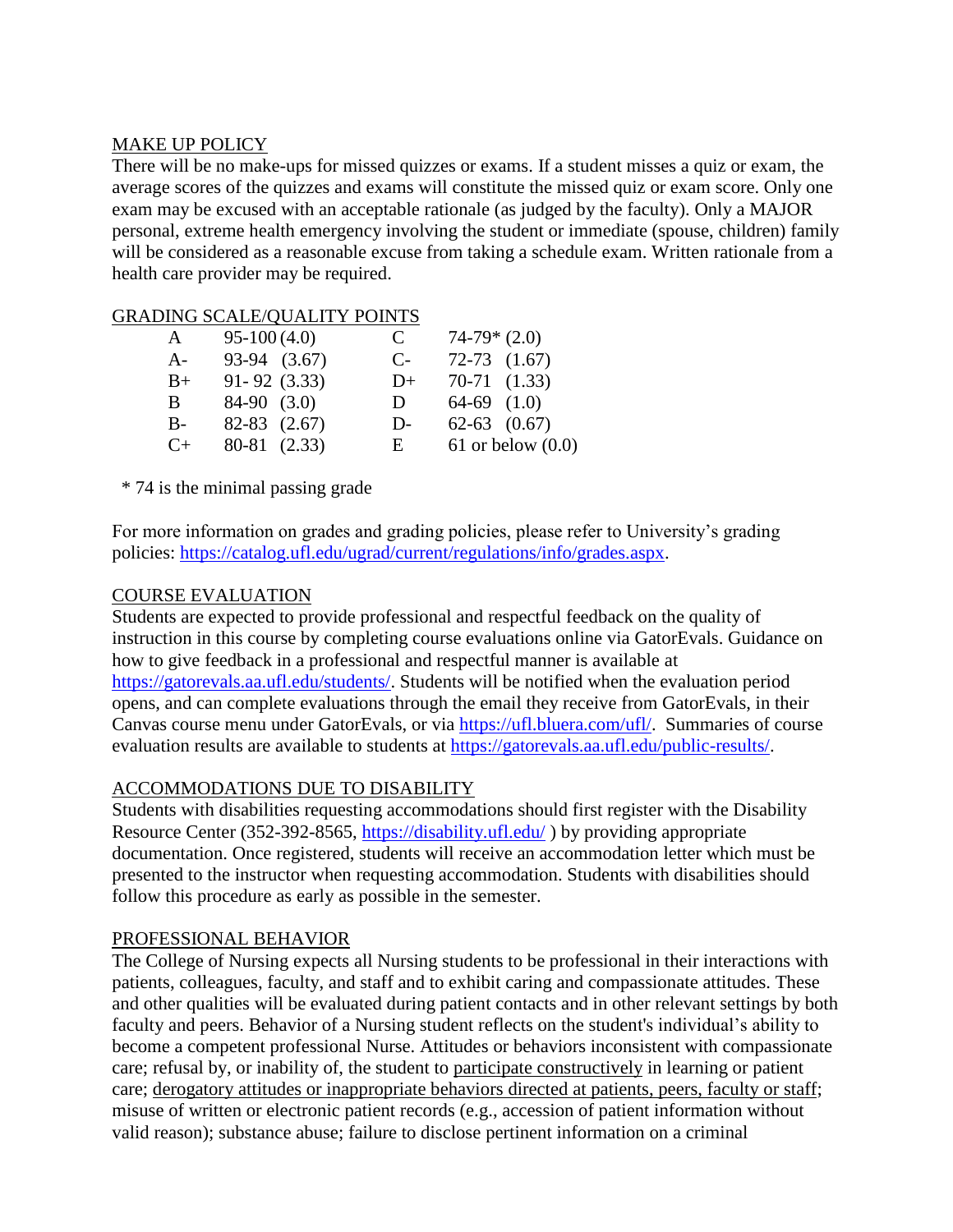background check; or other unprofessional conduct can be grounds for disciplinary measures including dismissal.

*As students in the health professions at UF Health, you are expected to promote safety and a culture of care and concern for each other and for patients. Across our academic health center's missions of research, teaching and patient care, nursing students must lead by example and take individual responsibility for modeling healthy habits and behaviors to minimize the spread of COVID-19. Failure to comply with the established public health measures, both on and off campus, is considered a serious breach of professional conduct***.** 

# UNIVERSITY POLICY ON ACADEMIC MISCONDUCT

Academic honesty and integrity are fundamental values of the University community. Students should be sure that they understand the UF Student Honor Code at <https://sccr.dso.ufl.edu/policies/student-honor-code-student-conduct-code/> . Students are required to provide their own privacy screen for all examination's administered to student laptops. No wireless keyboards or wireless mouse/tracking device will be permitted during examinations.

# UNIVERSITY AND COLLEGE OF NURSING POLICIES

Please see the College of Nursing website for student policies [\(http://students.nursing.ufl.edu/currently-enrolled/student-policies-and-handbooks/\)](http://students.nursing.ufl.edu/currently-enrolled/student-policies-and-handbooks/) and a full explanation of each of the university policies – [\(http://students.nursing.ufl.edu/currently](http://students.nursing.ufl.edu/currently-enrolled/course-syllabi/course-policies)[enrolled/course-syllabi/course-policies\)](http://students.nursing.ufl.edu/currently-enrolled/course-syllabi/course-policies)

UF Grading Policy Religious Holidays Counseling and Mental Health Services Student Handbook Faculty Evaluations Student Use of Social Medi

### REQUIRED TEXTBOOKS

Vincent, J-L., Abraham, E., Kochanek, P., Moore, F, and Fink, M. (2017). *Textbook of Critical Care* (7th ed). Philadelphia: Elsevier Saunders ISBN: 978-0-323-37638-9

eBooks (*Tintinalli's Emergency Medicine, Current Diagnosis & Mngt: Emergency Medicine*; Principles of Critical Care, etc.). Are available through the Health Science Center Library [\(http://www.accessmedicine.com/textbooks.aspx\)](http://www.accessmedicine.com/textbooks.aspx). Access to these books requires a UF VPN (see instructions on Health Science Center Home Page, menu at top margin, "Off Campus access" link). There will likely be assigned readings from these texts.

# RECOMMENDED TEXTBOOKS

Hartjes, T. (2018). *The Core Curriculum for High Acuity, Progressive and Critical Care Nursing* 7th ed. St. Louis, MI: Elsevier.

Marino, P. (2007). *The ICU book* (3<sup>rd</sup> ed.). New York: Lippincott, William & Wilkins. (ISBN #

078174802X).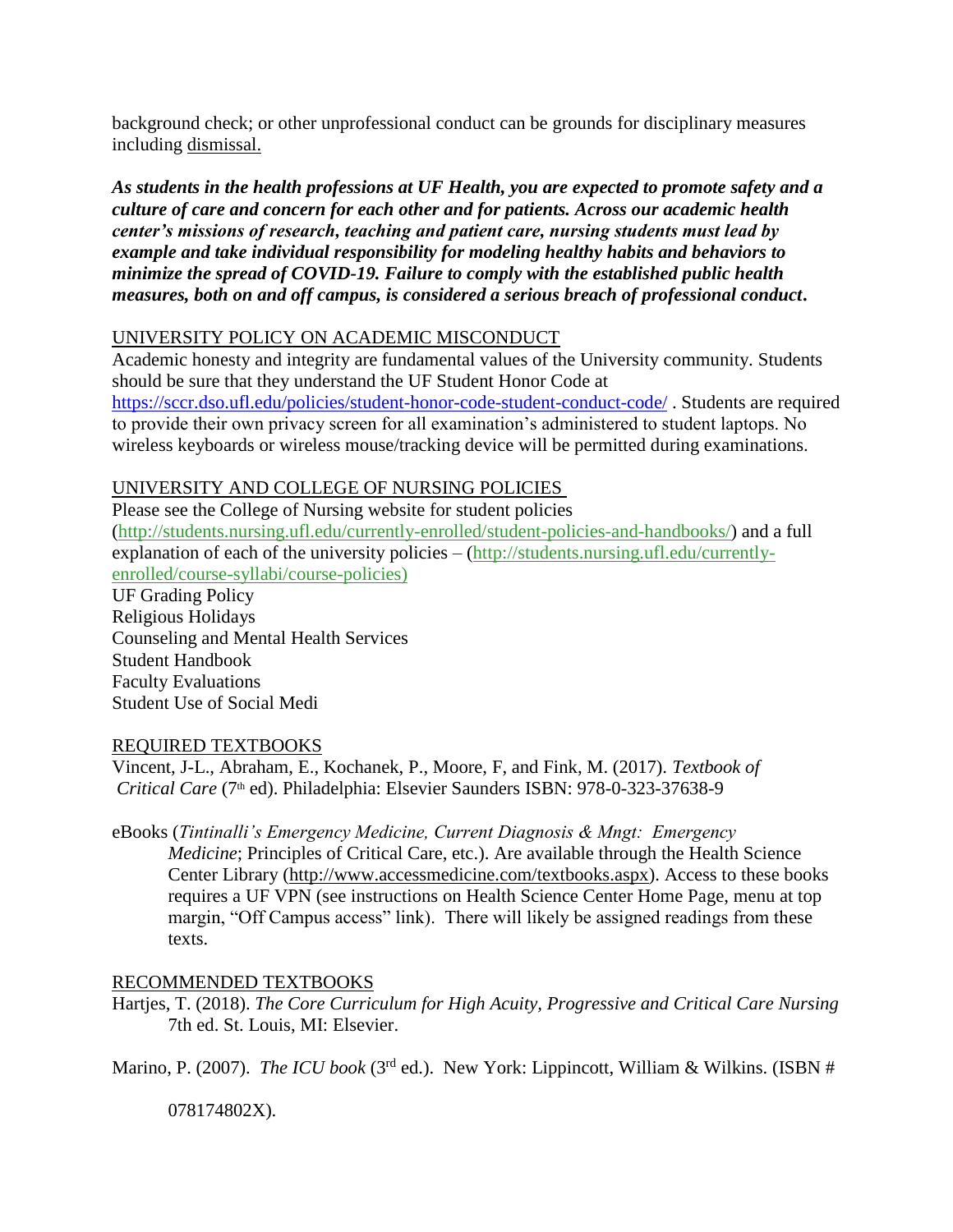# WEEKLY CLASS SCHEDULE

| DATE/            | modales open mollary morning at t and modales erose on Banday at 11.09 pm<br><b>TOPIC/EVALUATION</b> | <b>READINGS/Assignments</b>       | <b>Program Outcomes</b>   |
|------------------|------------------------------------------------------------------------------------------------------|-----------------------------------|---------------------------|
| <b>Module</b>    |                                                                                                      |                                   |                           |
|                  |                                                                                                      |                                   |                           |
| May              | 1: Special Topics in the ICU                                                                         | Vincent Ch 142-146                | Evaluate scientific bases |
| 10th             |                                                                                                      |                                   | from extant and           |
|                  |                                                                                                      | Hartjes p725-729, p732-740, p741- | emerging areas of         |
|                  |                                                                                                      | 752                               | knowledge for advanced    |
|                  |                                                                                                      |                                   | nursing practice. $(1)$   |
|                  |                                                                                                      | Module 1 Assignment               |                           |
|                  |                                                                                                      |                                   | Critically assess, plan,  |
|                  |                                                                                                      | Module 1 Quiz                     | intervene and evaluate    |
|                  |                                                                                                      |                                   | the health experiences of |
|                  |                                                                                                      |                                   | individuals, aggregates   |
|                  |                                                                                                      |                                   | and systems to provide    |
|                  |                                                                                                      |                                   | safe, evidence based      |
|                  |                                                                                                      |                                   | care. $(5)$               |
| May              | 2: Palliative Care and End of Life                                                                   | Vincent Ch 175-178                | 1, 5                      |
| 17 <sup>th</sup> |                                                                                                      |                                   |                           |
|                  |                                                                                                      | Hartjes 20-34, 792-800            |                           |
|                  |                                                                                                      |                                   |                           |
|                  |                                                                                                      | Module 2 Assignment               |                           |
|                  |                                                                                                      |                                   |                           |
|                  |                                                                                                      | Module 2 Quiz                     |                           |
| May              | 3: Neurologic Healthcare Problems                                                                    | Vincent Ch 47-49, 52-54, 58-59    | 1, 5                      |
| $24^{\text{th}}$ |                                                                                                      |                                   |                           |
|                  |                                                                                                      | Hartjes Ch 4                      |                           |
|                  |                                                                                                      |                                   |                           |
|                  |                                                                                                      | Module 3 Assignment               |                           |
|                  |                                                                                                      |                                   |                           |
|                  |                                                                                                      | Module 3 Quiz                     |                           |

#### Modules open Monday morning at 7 am. Modules close on Sunday at 11:59 pm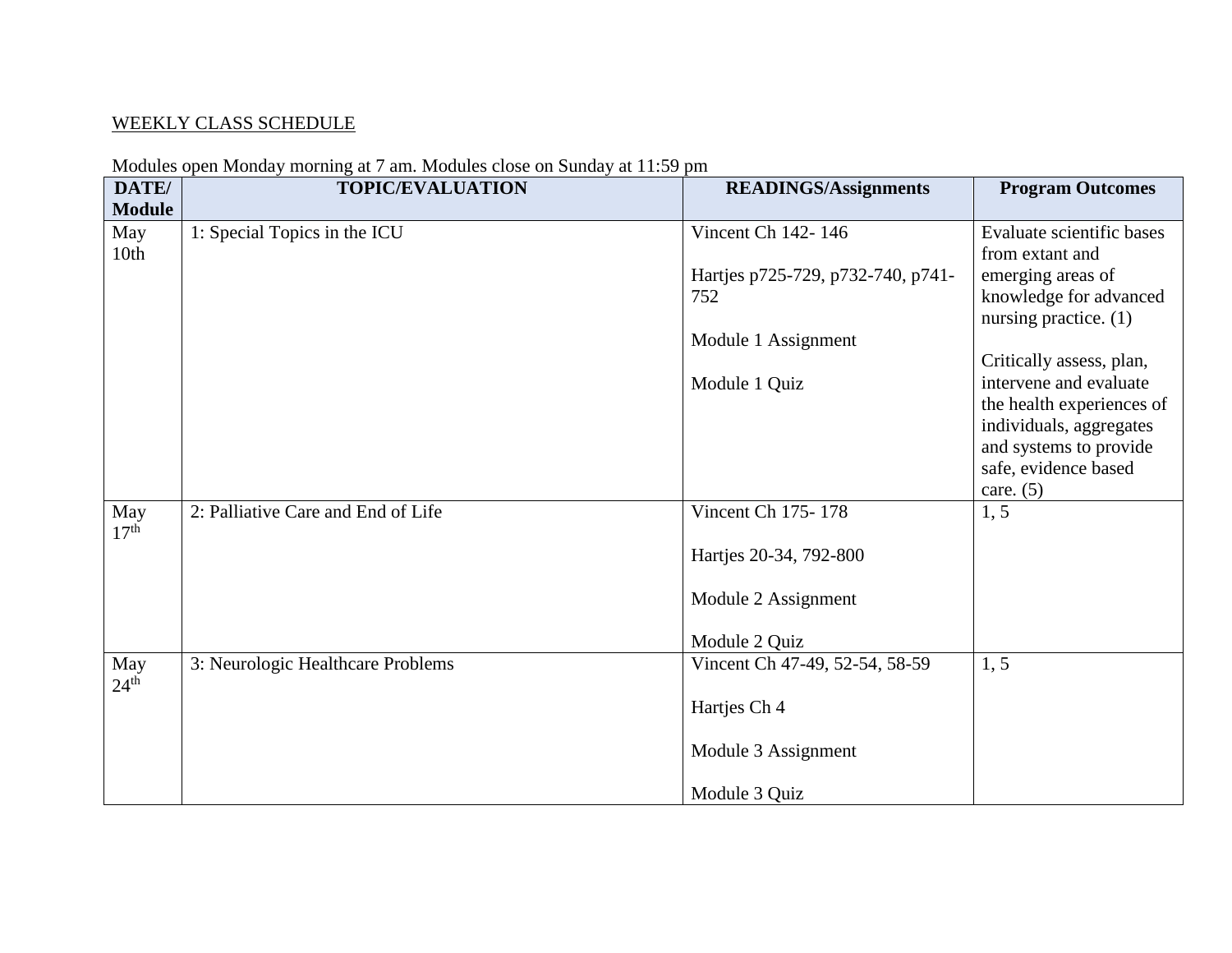| June $7th$                      | 4: Endocrine        | Tintinalli Ch 225, 227-230<br>Vincent Ch 147-150 | 1, 5                                                                                                                 |
|---------------------------------|---------------------|--------------------------------------------------|----------------------------------------------------------------------------------------------------------------------|
|                                 |                     | Hartjes Ch 6                                     |                                                                                                                      |
|                                 |                     | Module 4                                         |                                                                                                                      |
|                                 |                     | Assignment Module 4 Quiz                         |                                                                                                                      |
| <b>June</b><br>16 <sup>th</sup> | <b>Midterm Exam</b> |                                                  | Evaluate decision support<br>systems to solve clinical<br>problems for individuals,<br>aggregates and systems<br>(2) |
| June<br>$21^{st}$ -             | <b>Summer Break</b> |                                                  |                                                                                                                      |
| 25 <sup>th</sup>                |                     |                                                  |                                                                                                                      |
| June                            | 5: Trauma I         | Tintinalli Ch 254-255, 257, 13                   | 1, 5                                                                                                                 |
| 28 <sup>th</sup>                |                     | Vincent Ch 56, 154, E-10, 154, 163,<br>170       |                                                                                                                      |
|                                 |                     | Hartjes p369-378, 622-646                        |                                                                                                                      |
|                                 |                     | Module 5 Assignment                              |                                                                                                                      |
|                                 |                     | Module 5 Quiz                                    |                                                                                                                      |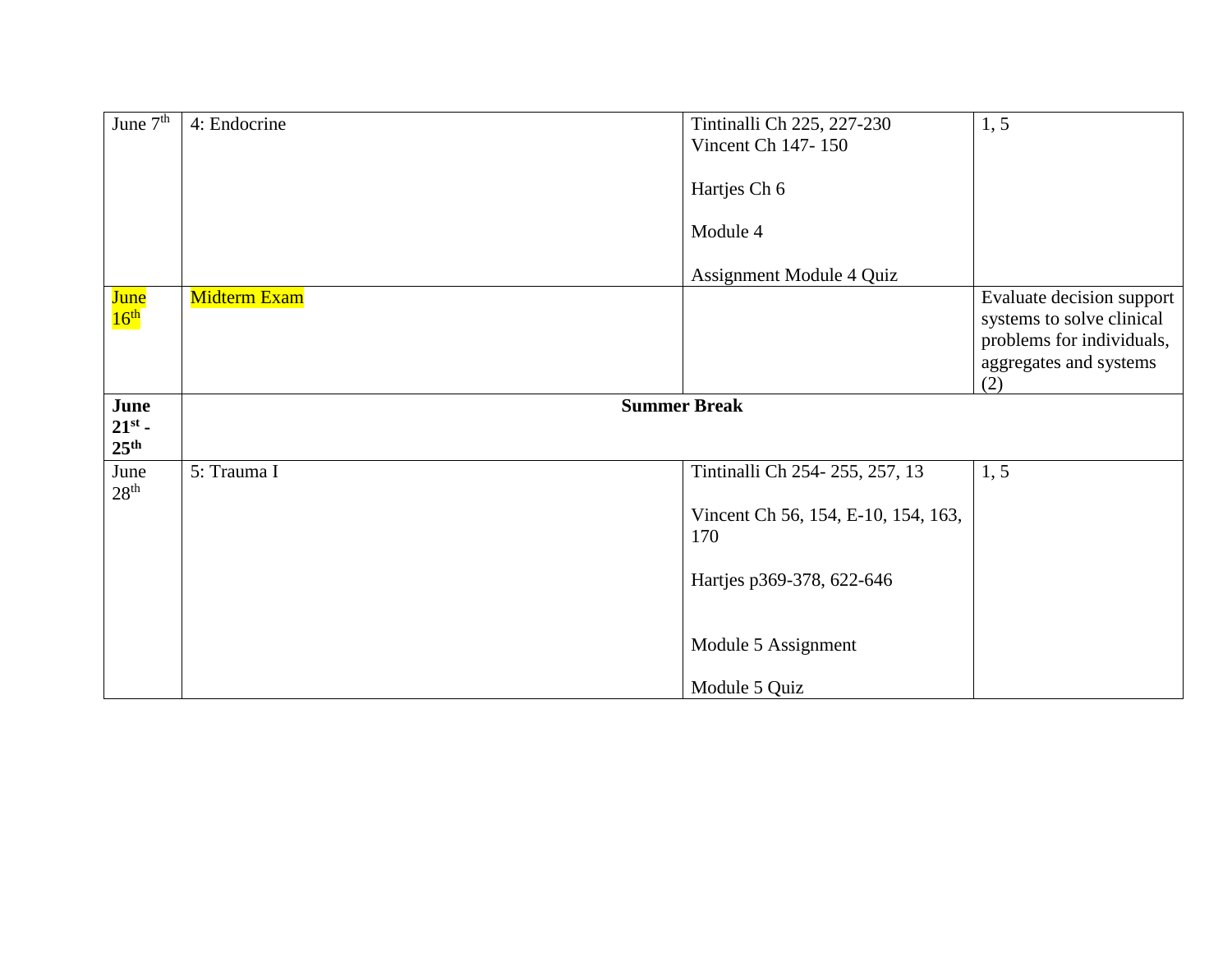| July $6th$               | 6: Trauma II                           | Tintinalli Ch 7, 216-217, 258, 261-<br>263, 266<br>Vincent Ch 57, 161, 168-171, 1287-<br>1288<br>Hartjes p570, 574, 646-671<br>Module 6 Assignment<br>Module 6 Quiz | 1, 5           |
|--------------------------|----------------------------------------|---------------------------------------------------------------------------------------------------------------------------------------------------------------------|----------------|
| July<br>12 <sup>th</sup> | 7: Gastrointestinal                    | Vincent Ch 24,92,26-27,99-101<br>Hartjes Ch 8<br>Module 7 Assignment<br>Module 7 Quiz                                                                               | 1, 5           |
| July<br>19 <sup>th</sup> | 8: Hepatic Failure and Transplantation | Vincent Ch 25, 92, 93-96<br>Tintinalli Ch 13, 254,-255, 257<br>Hartjes p545-547, 577-579, 583-<br>587, 593-597<br>Module 8 Assignment<br>Module 8 Quiz              | 1, 5           |
| Aug 2 <sup>nd</sup>      | <b>Final Exam</b>                      |                                                                                                                                                                     | $\overline{2}$ |